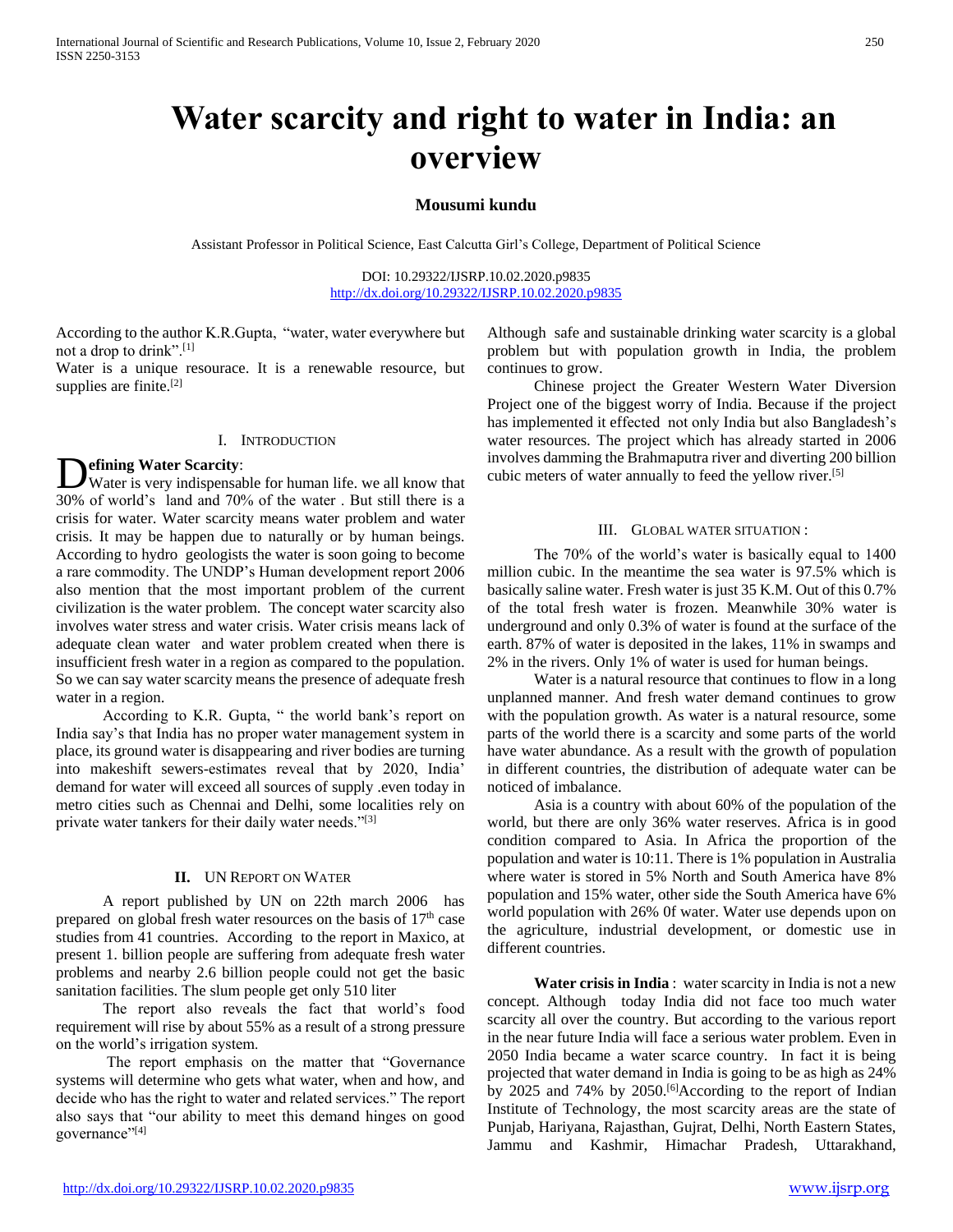Chhattisgarh, odisha, Jharkhand, Kerala, Madhya Pradesh, Maharastra, Tamil Naru, Karnataka and Andra Predesh. Water crisis is two types – one is when there is a scarcity for water but physical water is occurred when water is available but we can not use it. In Rajasthan, Gujrat, Uttar Pradesh, Punjab, Hariyana, Madhya Pradesh, Maharastra, Karnataka and Tamil Nadu, the people are face the physical water scarcity.

## IV. WATER RESOURCES IN INDIA:

 The rivers, lakes, and ground water is the major water sources in India. In maximum states the people of the cities are permanently dependent on the municipal corporation for water supply. The municipal corporation supply water from the various rivers, lakes, and ground water. Some time they supply water from interbasin transfer. But it is unfortunate that all the people of the cities count not get adequate amount of water. Specially in the slum areas the people did not get water. Although in the cities the municipal corporation supply the water but in the rural area the people access the water from the ground water. In some areas the women is travelling to get water from a long distance.

 According to the National Water Policy of India 2002, "water is a prime natural resources, a basic human need and a precious national asset." We can categorized the Indian Water resources into two. One is surface water through streams and rivers and second is the ground water.

 The surface water consists of twenty-two major river basins and among the twenty-two river basins there are thirteen major river basins.

#### V. THE INDIAN RIVERS :

 India have 14 major, 44 medium, and 55 minor river basin. The major rivers basins cover 83% of the total dranage basin and contribute to 85% of the total surface flow whereas medium and minor river basins flow. The average annual basin wise availability of water from Indian rivers is 1869k.m., out of which the availability from Ganga and Brahmaputra basins alone is 1110k.m.  $(58.7)^{[7]}$ 

 The following data shows us the unequal water distribution in India. The utilizable surface and ground water resources are estimated at 690 k.m. and 432 k.m. respectively. India depends heavily on agriculture and is utilizing 84% of the 750 k.m. of water available in the year 2000 for irrigation purposes. This consumption is expected to decrease to 73.33% by 2025.[8]

 We can categorized the rivers of India into two groups : (1) the perennial rivers of the Himalayan region. The main source of water in this rivers are the snow and the glaciers which are melt from the Himaliyan . The second group of rivers is - the seasonal rivers.

 The first group of rivers means the Himaliyan rivers are very uncertain in nature. Their flow is very uncertain and drastic changeable. The main reason for the changeable nature is the landslides and seismic activity in the region. On the other hand the second types of rivers are more systematic and predictable in nature because they are flow through more geographical areas. During the monsoon season the seasonal rivers flow very high but in the dry months the water flow became very poor. Although the

Himaliyan rivers water flow is very uncertain in nature but they did not so much poor water flow as compare to seasonal rivers. We can categorized the Himalayan rivers into three parts- the Indus system, the Ganga system, the Bramhaputra-Barak system. The Indus river consists of six major rivers, which originated from the north of Mansaovar in Tibet. The Ganga river arises from

Devprayag and the Bramhaputa- Barak system originated from Tibet. The seasonal rivers are two types- the coastal river and the inland river.

#### VI. GROUND WATER RESOURCES

 ground water is an another important water resources. The first systematic assessment of groundwater resources was started in 1954. In that year the Ministry of food and Agriculture of Central government had set up the Exploratory Tube Wells Organization which aim was to asses the amount of ground water.<sup>[9]</sup>

 Basically the ground water resources has two components (a) static reserver which could not be exploited and it is nonreplenisihable. (b) dynamic reserver which useable and replenished seasonally. 67% of groundwater is recharged by the rain water. Although in Andra Pradesh, Punjab, Hariyana, and Jammu Kashmir, the rain water is not only the resource of ground water recharge, the canal seepage and return flow of irrigation also make significant contribution in rechearging the ground water. According to the data of CGWB 2006, 93% of ground water is used for irrigation, 7% is used in domestic purpose and Industrial requirement. But it is very unfortunate that the ground water also became polluted which create a dangerous water scarcity in India. According to the report of World Bank 2010 " the groundwater demand in India has been increasing as secondary source of drinking water, as well as irrigation. Currently more than 50 percent of urban water requirements are met by ground water, and more than 80% of all rural water comes from groundwater source, as does 65% of water used for irrigation." [10]

 Basically the ground water is a non polluted resource of water. But it is very unfortunate that today not only the surface water became polluted, the ground water also became polluted due to the overexploitation of the ground water. The people of the rural are totally dependent on water for drinking and irrigation. Although the iron is an important component in the water but the amount is very vital. The large amount of iron consisting in water is very harmful for the human beings as well as for the animals. According to a report of World Bank in 2011, in West Bengal, Rajasthan, Orissa, Goa, Haryana, Jammu and Kashmir , Andra Pradesh, Karnataka and Kerala- the amount of iron in the ground water is very high.

#### VII. INDIA AND RAINFALL:

 The average annual rainfall of India is 1170k.m. out of which the Cherapunji receives the highest rainfall( 1000 k.m.) total fresh water volume in India is 4000 k.m, out of which around 1047 million water fillies on steam. very unfortunately that only 18% rain water is used for human consumption and 48% water fall into river and sea. According to the data of government of India, the annual rainfall in India in 2006,around 829 billion which will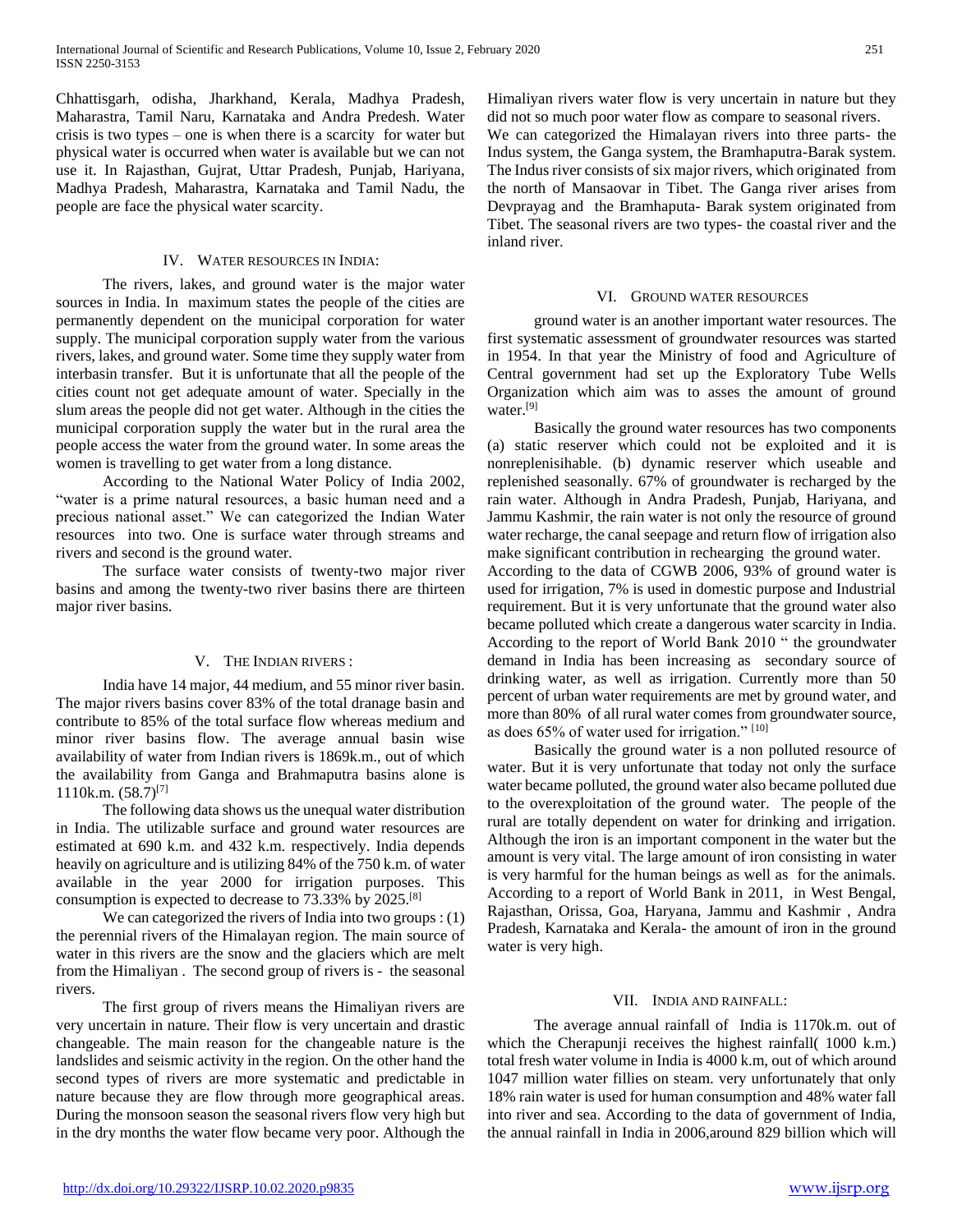increase in 2025, around 1093 billion. Unfortunately according to the data in the future in India the useable water will increase only 5% to 10%. As a result in the future the water scarcity in India became increased.

 The growing population in India will create extra burden on the per capita water availability. The following table shows us the scarcity,  $T_0$ bl $\sim$ 1.1

| Year | population | capita<br>Per<br>water<br>availability |
|------|------------|----------------------------------------|
| 1951 | 361        | 5177                                   |
| 1955 | 395        | 4732                                   |
| 1991 | 846        | 2209                                   |
| 2001 | 1027       | 1820                                   |
| 2025 | 1394       | 1341                                   |
|      |            |                                        |
| 2050 | 1640       | 1140                                   |

Source : govt. of India

# VIII. THE CRISIS OF DRINKING WATER IN INDIA IN VARIOUS STATES:

 the problem of drinking water has spread to the whole of India. Problem of drinking water in Karnataka state has affected the school students . around 65% school has affected by the problem. Although the government has been taken various steps towards removing the water crisis such as – government has been arrange tube-wells for the students but there are problem with the quality of the water. Water quality is not accurate in the wells and rivers also these causes various diseases that are borne by water, such as Hepatitis B, A, C. the poor water quality problem also found in Tamil Nadu. In Tamil Nadu Nellikuppum , a area where many people were suffered due to impure water. The people of the area told that the municipal authorities have failed to clear the garbage, human and animal wastes in the area. Delhi:

 According to the report of the Central pollution Control Board and Delhi pollution control Committee, the surface water and ground water of Delhi both are polluted. Like the other state the water of Delhi also polluted by the city waste, Industrial effluentsand agrochemicals.

 As per the latest report available, everyday around 1,393 million liters per day of treated and untreated sewage and about 2200 mld of waste water find their way into river Yamuna through 18 major dams. Of the total waste water, about 1900 mld comes from the municipal sector while 320 mld from the industrial sector. The biochemical oxygen demand ( BOD) of this water is 587 mld in all the five sewage zones of Delhi. Sixty four per cent of total BOD is from domestic sources. [11]

Uttarakand:

 Almora in Uttarakand has caused a massive water problem due to rapid and unplanned urban growth of vital natural resources. The amount of rain water has been reduced by cut of the trees. The impact has been fall on the various mountain water sources. The maximum amount of ground water depends on the rain water . so the scarcity of rain water also effects the ground water level. The amount of water in Almora district is gradually dropping. 50 years ago the annual rain water in the Almora district was 1,059mm, where in the year of 2004 it was nearly 745.2mm. The koshi river which flows over Uttarakand suffers from lack of rain water. In summer the river provides only 4% water. Due to lack of the water the river is about 7.2 km dry in the summer. According to data, 12 years ago nearly 790 liter water were flow over the river but in monsoon season in the year of 2003 it flows only 85 liters. The scientists became very scared about the situation and according to them if the situation continues the river became dry in the next 12 years. The situation also became very worst when the springs were became dry and due to lack of water the rivers also became dry. The district was totally depend upon the 'dharas' and 'nalas'. Where 150 years ago the total no of dharas was 360 but now it is only 60.

 To tackle the situation the Uttarakand government has take an initiative in 2005. Government arrange hand pump to extract the ground water. At present the government arrange pipe water for the whole town.

 Although according to the government the water problem will be removed very soon by the pinder Glaciar project. Government hoped that when the project is successfully done it not only removed the water problem of Koshi river, but also the other rivers such as Gangas, Ramganga, Kausani. But to complete the project it near about 15 to 20 years time will be taken. So now the whole town is suffering from huge water problem, specially in summer time when water is supping only for 2 hours in a day even in some places water is supping within 2 days. Rajasthan :

 The worst water crisis faced by Rajasthan in the summer season. Almost 13,500 villages do not have access to safe drinking water. They are totally depend upon water tankers send by the government. According to the report of NDTV " Rajasthan has the countries 10 % mass but only 1.1% surface water making it almost completely depend on ground water which is fast depleting. Only 10% of wells have water that is safe for drinking. 88% of Rajasthan's water is saline.

Chennai**:** 

 water crisis is the one of the leading crisis in chennain. In 2019 the water situation in chennain became very worst. There seen an extreme water crisis. The officials of the city declared "Day Zero" on 19<sup>th</sup> June 2019, when almost every water supplying reservoirs became totally dry. These dry situation has created for the two year deficient monsoons rainfall particularly in late 2017 and throughout much of 2018 had led to this crisis. West Bengal:

 In west Bengal there is very critical water situation. Purulia and Bankura two most drought prone district of west Bengal. A study published in 2017, the Union Ministry revealed the worst water situation of West Bengal. According to the report around one out of every five persons in rural India does not get enough clean drinking water in west Bengal. The report also revealed that around 411 lakh villagers in India, which is around 4.5 percent of the country's rural population, do not have access to clean drinking water. According to the report out of the 411 lakh population around 19 percent villages are from the West Bengal.<sup>[12]</sup> West Bengal is the second number of State where the maximum rural population do not access clean and safe drinking water. The report also says that the urban people also does not access the adequate amount of clean drinking water.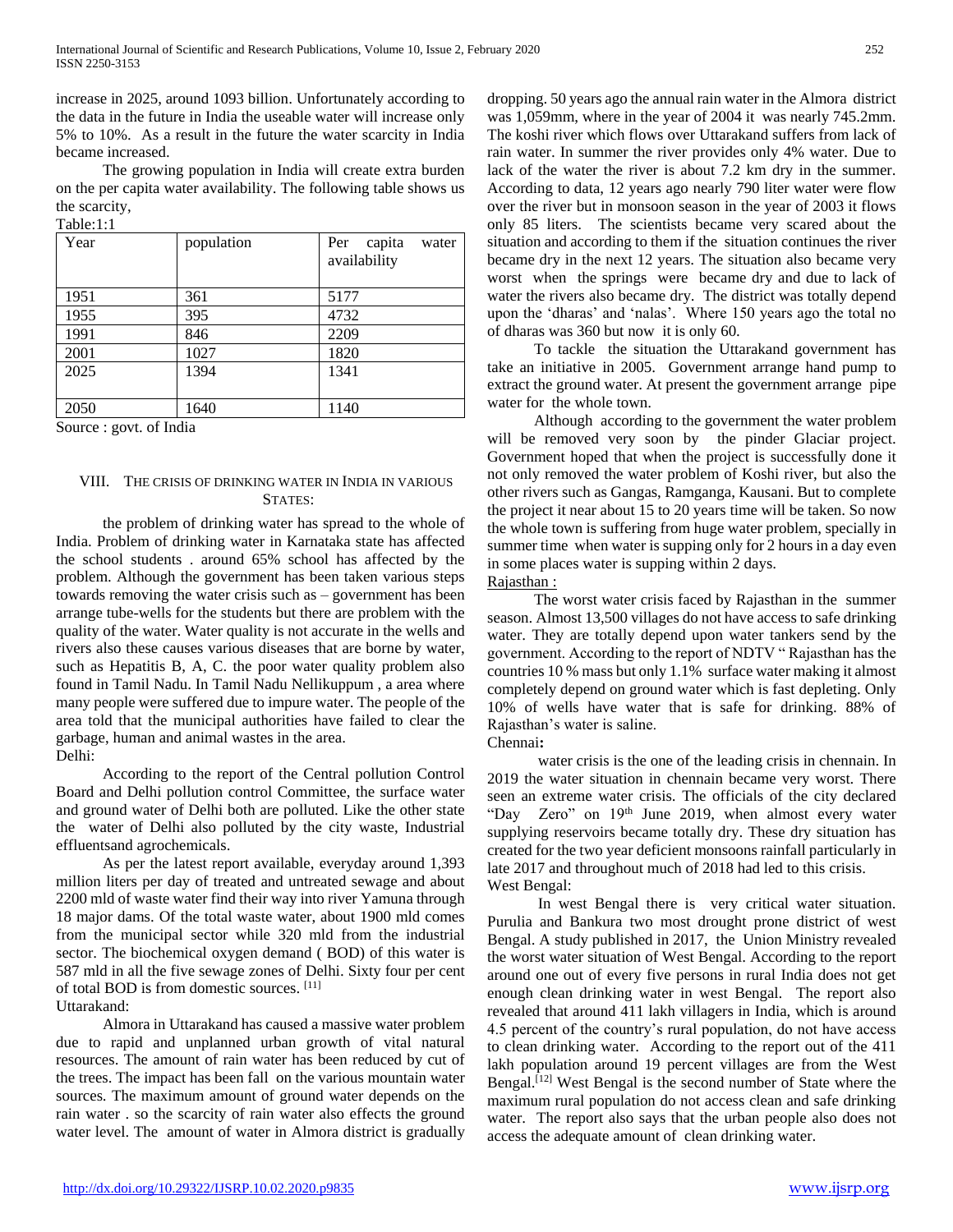A village, Onda from the Bankura district, where the women collect water and store it in pichers and buckets for two days. The situation became very worst in the summer when the temperatures range from 42 to 47 degrees Celsius. A person from the Onda village said that "the shortage of drinking water cause several diseases. We suffer bouts of dehydration, constipation, diarrhea and urinary tract infections."[13]

# IX. RIGHT TO WATER AND INDIAN CONSTITUTION:

 Today right to water considered as a most important fundamental right. The United Nations also agree with that. In 1977 at United Nations Water Conference passed a resolution which stated that "All people, whatever their stage of development and their social and economic conditions, have the right to have access to drinking water in quantum and of a quality equal to their basic need."

 In India the right to water considered as right to food, right to clean environment and right to health, in short all those right which have been protected under the broad category of Article 21, Right to life. The article 39(b) of the Indian Constitution which is non justiciable, recognizes the principle of equal access to the material resources of the community, it also declared that 'the state shall in particular, direct its policy towards securing that the ownership and the control of the material resources of the community are so distributed as best to subserve the common good.'[14]

 In the form of various court proceedings the Supreme Court of India protects the right to water of Indian Citizen. Article 21 enhanced the right to healthy environment. Right to healthy environment means protections the fundamental right in a clean and healthy environment. Today the right to healthy environment has been developed as a part of the right to life under article 21 of our Indian Constitution. In 1984 the Supreme Court in the Bandha Mukti Morcha v/s Union of India case, declare that the right to healthy environment is a part of the right to life under Article 21. In 1st December 2000, the Supreme Court of India also declare that in today's emerging jurisprudence, environmental rights which encompasss a group of collective rights are described as 'third generation' rights.[15]

 A most important verdict of Indian Supreme Court was in 1990, the case of A.P. Pollution Control Board ll v/s Prof. M.V.Nayudu. In 1986 the Andra Pradesh government was violating the Environment Protection Act and had allowed to set up a industry (which spread pollution) near the two main reservoirs of Andhra Pradesh,- the Himayat Sgar lake and the Osman Sagar lake. The Supreme Court declared that "Environment Protection Act and The Water (Prevention and Control of Pollution) act 1974 did not enable to the State to grant exemption to a particular Industry within the area prohibited for location of polluting industries. Exercise of such a power in favour of a particular industry must be treated as arbitrary and contrary to public interest and in violation of the right to clean water under article 21 of the constitution of India………..the government could not pass such an order of exemption carelessly passed, ignoring the 'precautionary principle' could be catastrophic."<sup>[16]</sup> The court stated that right to clean and safe drinking water is fundamental to life and it is the fundamental duty of government

under article 21, to provide clean and safe drinking water to all citizens.

 The another most important verdict of Supreme Court is the judgment of Narmada Bachao judgment. In the Narmada Bachao Andolon v/s Union of India, case the chief Judge Kripal, J said that "water is the basic need for the survival of human beings and is part of the right to lofe and human rights as enshrined in article 21of the Constitution of India…………..and the right to healthy environment and to sustainable development are fundamental human rights implicit in the right to life." $[17]$ 

In the Vellore Citizens Welfare Forum v/s Union of India, case the Supreme Court also protects right to water of the people. In that case, the allegation raised against the tanneries and other industries of the Tamil Naru State. In this regard a petition was filled . According to the petition untreated effluent was being discharged into agriculture fields, waterways and open land which reached the Palar river. The Palar river is the main source of fresh water to the residents of the area. The to the residents the effluents had spoiled the physic-chemical properties of the soil and had contaminated the groundwater by percolation.  $[18]$ 

 In that case the Supreme Court of India recognized the right to clean and healthy environment. The Court also compensate the victims according to the precautionary principal and polluter pays principle. The precautionary principle means **firstly** the state law of environment have to be anticipated and preventive in nature to check environmental degradation. The environmental degradation means the disintegration of the earth or deterioration of the environment through consumption of assets, for example air, water and soil, the destruction of environments and the eradication of wildlife. It is characterized as any change or aggravation to nature's turf seen to be pernicious or undesirable. Ecological effect or degradation is created by the consolidation of an effectively substantial and expanding human populace, constantly expanding monetary development or per capita fortune and the application of asset exhausting and polluting technology. It occurs when earth's natural resources are depleted and environment is compromised in the form of extinction of species, pollution in air, water and soil and rapid growth of population.<sup>[19]</sup> secondly , that where there are threats of serious and irreversible damage, lack of scientific certainty should not be used as a reason for posting measures to prevent environmental degradation and thirdly that the onus of proof is on the actor or the developer/industrialist to show that his action is environmentally benign.[20]

 The Supreme Court also said that "The constitution and statutory provisions protect a person's right to fresh air, clean water and pollution free-environment but the source of the right is the inalienable common law right to clean environment".<sup>[21]</sup>

 The Supreme Court look up on the matter of cleaning up various water resources like rivers, tanks wells etc. The Supreme Court also very much concerned about ground water pollution, it's cleaning up and also the pollution of the drinking water sources.

 According to the Supreme Court the water is a community sources which is to be held by the state in public trust in recognition of its duty to respect the principle of inter-generational equity.[22].

 An another most important verdict of Supreme Court is the M.C.Meheta v/s Kamal Nath case. In that case court declared that